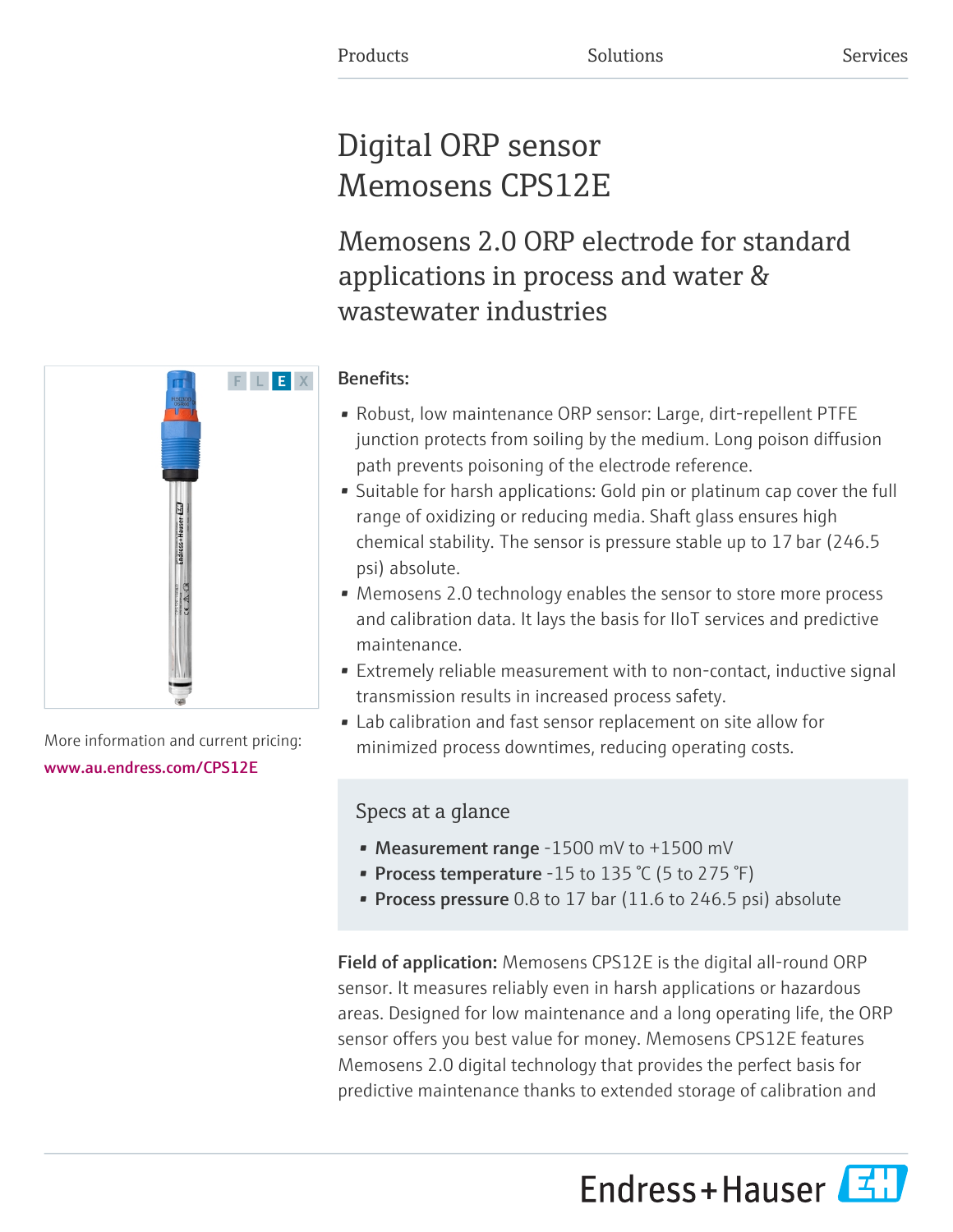process data. The plug & play principle of Memosens allows for easy operation and more process uptime.

### Features and specifications

#### ORP / Redox Measuring principle

Sensor ORP / Redox

#### Application

Long-term monitoring and limit control in processes with stable process conditions Water treatment

#### Characteristic

Digital ORP sensor for standard applications in process technology and environmental engineering with dirt-repellent PTFE junction and integrated temperature sensor

#### Measurement range

-1500 mV to +1500 mV

#### Measuring principle

Gel compact electrode with teflon junction and double gel reference Measuring part as gold-pin or platinum ring

#### Design

All shaft lengths with temperature sensor Advanced gel technology

#### Material

Sensor shaft: Glass to suit process ORP measuring element: Platinum or gold Metal lead: Ag/AgCl Aperture: Ring-shaped PTFE diaphragm, sterilizable O-ring: FKM Process coupling: PPS fibre-glass reinforced Nameplate: ceramic metal oxide